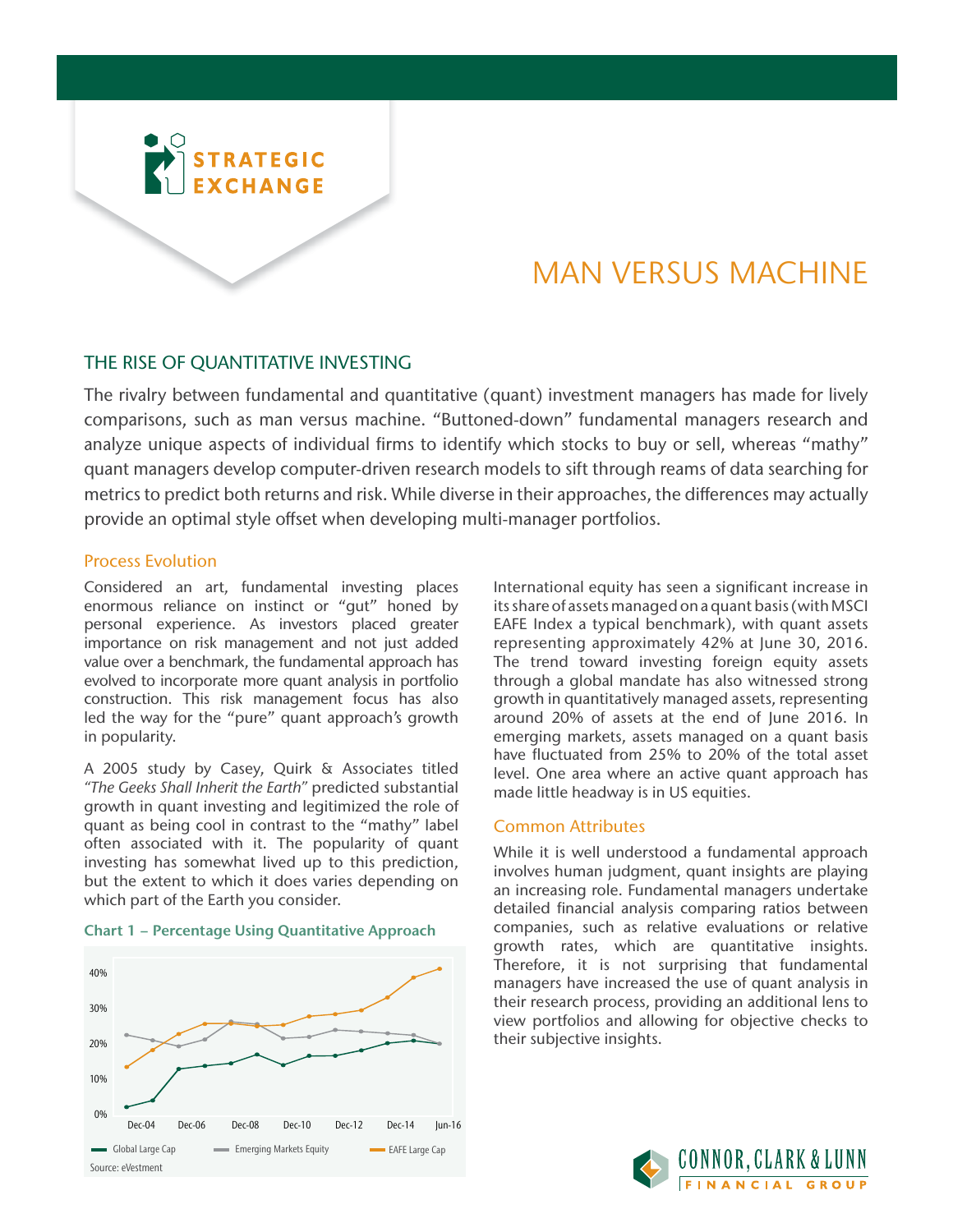It is important to appreciate that human judgment is also present in the quant approach. Quant managers use their judgment in developing analytical models and overseeing their application in portfolio construction. The research process objective is the same for both quant and fundamental styles, which is to understand the potential returns and the associated risks when constructing a portfolio of stocks.

How the two management styles achieve this objective differs at key stages of the investment management process: research, forecasting methodology and portfolio construction. There is often a temptation to analyze the relative merits of a fundamental approach versus a quant approach to try and determine which is better; however, incorporating both approaches can be beneficial in multi-manager portfolios. Understanding the differences and how they can complement each other provides useful insights when developing multi-manager portfolios.

|                    | <b>Fundamental</b>                                                                                                                                                                                                                                                                                                                       | Quant                                                                                                                                                                                                                                                                                                                                              |
|--------------------|------------------------------------------------------------------------------------------------------------------------------------------------------------------------------------------------------------------------------------------------------------------------------------------------------------------------------------------|----------------------------------------------------------------------------------------------------------------------------------------------------------------------------------------------------------------------------------------------------------------------------------------------------------------------------------------------------|
| Research           | <b>Evaluate individual ideas</b><br>Research generally implies identifying individual stock<br>opportunities to include in a portfolio. The research<br>is often based on the outlook for one stock compared<br>to another.                                                                                                              | <b>Develop investment models</b><br>Not focused on evaluating a single stock but looking for ways<br>to enhance models or developing new models that are applied<br>to a broad universe of stocks. The goal is to enhance the<br>overall process rather than individual stock contributions.                                                       |
|                    | Deep understanding of hard and soft data<br>Assess not only hard data like income statements and<br>market prices, but also "soft" information, such as the<br>strength of the management team or the level of excitement<br>a management team may have about a new project. The<br>analysis aims for a deeper understanding of a stock. | Broad look at only quantifiable hard data<br>Effectively incorporate only information that can be<br>quantified, and therefore have less depth of knowledge<br>about any one stock. There is a breadth of understanding<br>of not just the portfolio, but also the benchmark universe<br>of potential stocks (as well as out of benchmark stocks). |
|                    |                                                                                                                                                                                                                                                                                                                                          |                                                                                                                                                                                                                                                                                                                                                    |
| <b>Forecasting</b> | Subjective: based on observations and experience<br>Gut intuition leads to research forecasting conclusions,<br>which is inherently subjective in nature.                                                                                                                                                                                | <b>Objective: based on models</b><br>Forecasts are made based on models that examine ratios and<br>equations, making the process more objective in nature.                                                                                                                                                                                         |
|                    | <b>Varied: special situations</b><br>Intensely focused on understanding the impact of market<br>events, such as the decline in oil prices on individual stocks<br>and the sector, as well as the broader market impact. Over<br>time, the focus switches to the next special situation on<br>the horizon.                                | <b>Constant: models</b><br>Focused on a regular flow of data. A set of models are<br>developed over time and are applied, regardless of the<br>market's shifting attention, from one area to another.                                                                                                                                              |
|                    |                                                                                                                                                                                                                                                                                                                                          |                                                                                                                                                                                                                                                                                                                                                    |
| Construction       | Implicit assessment of risk/return trade-off<br>The portfolio construction assessment of risk and return is<br>typically implemented intuitively and implicitly in the analysis.                                                                                                                                                         | Explicit assessment of risk/return trade-off<br>Under a quantitative process, the portfolio construction<br>assessment of risk and return is explicit in the analysis.                                                                                                                                                                             |
|                    | <b>Adaptable and flexible</b><br>Portfolio construction is adaptable and flexible, such<br>as responding to the dramatic decline in oil prices.                                                                                                                                                                                          | <b>Consistent and historically based</b><br>Portfolio construction is consistently applied, albeit<br>historically based. The historical perspective can raise<br>concerns that the process relies too much on gazing in the<br>rear view mirror.                                                                                                  |
|                    | <b>Frequent emotional interference</b><br>The flip side of being adaptable is frequent emotional<br>interference.                                                                                                                                                                                                                        | Infrequent emotional interference<br>The flip side and strength of the historically based perspective<br>is much less emotional interference.                                                                                                                                                                                                      |

2 | MAN VERSUS MACHINE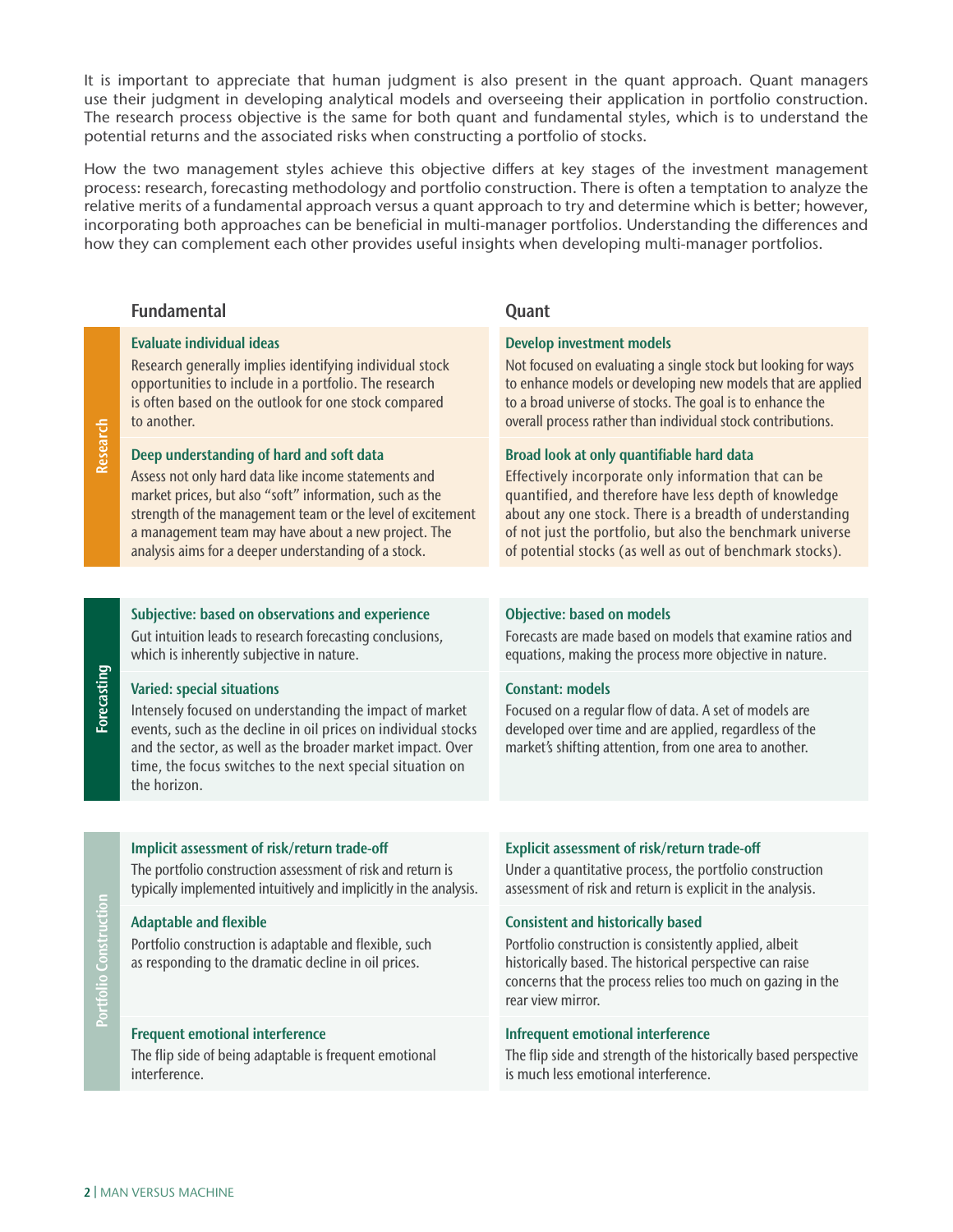# **Optimal Offset**

Looking at the stock Oracle, a US technology company, provides a window into how the two approaches can benefit a portfolio despite having different perspectives.

Oracle was up 11% on a day that it reported earnings. On that same day the US equity market was up 2% and the technology sector was up another 2%, which explained performance and characteristics that were not exclusive to Oracle. Other common factors such as large capitalization stocks and level of profitability that were also applicable to more than Oracle accounted for another 1% of additional performance.

### Figure 1 − Oracle: Components of Return\*



Source: CC&L Investment Management and Thomson Reuters. \* December 18, 2014

Therefore 5% of Oracle's return was effectively attributable to common characteristics (market and sector) and factors that also applied to many other stocks. As a consequence, there was a 6% stock specific contribution from Oracle.

The majority of a fundamental manager's portfolio is focused on stock specific opportunities. For a quant approach the focus is to identify factors and common characteristics expected to outperform and to structure a portfolio that has appropriate exposure to those characteristics.

Since the two approaches' focus is inherently different, they are inclined to have differing risk characteristics as well. Fundamental portfolios are likely to be dominated by stock specific information, while quant portfolios diversify away stock-specific risk which may result in more stocks being held in portfolios. Consequently, the two approaches are structurally uncorrelated.

Connor, Clark and Lunn Investment Management Ltd. manages both quant and fundamental Canadian equity strategies. Over the last ten years both approaches have added value over the representative index by 1.5% per annum and 2.7% per annum, respectively.<sup>1</sup> The correlation of added value for the two strategies was 0.26, which has provided an excellent style offset. The outcome is not by luck, but because each portfolio is structurally different.

The benefit of combining quant and fundamental styles also holds true for international, emerging market and global equity portfolios. Based on analysis of the eVestment universe of quant and fundamental managers, the correlation of added value for international equity and emerging markets for the past ten years ended June 30, 2016 was 0.58, and for global equity was 0.33.<sup>2</sup>

## Man and Machine

Investors are tempted to analyze the relative merits of a fundamental versus a quant approach to determine which is better. While very different in their respective approaches to investing, the differences can provide an optimal style offset when developing multi-manager portfolios. Therefore, there is a benefit from focusing less on man versus machine and, instead, embrace the merits of incorporating man and machine into multimanager portfolios.

Added value over the S&P/TSX Composite Index for the 10-year period ended June 30, 2016.

<sup>2</sup> The analysis was based on the median returns from eVestment universes that use the Primary Investment Approach as the filtration criteria for quantitative or fundamental approach. The indices used for calculating the added value were the MSCI EAFE Index for international equities, MSCI EM Index for emerging market equities and the MSCI ACWI Index for global equities. The analysis was based on Canadian dollar performance for all strategies and index performance.